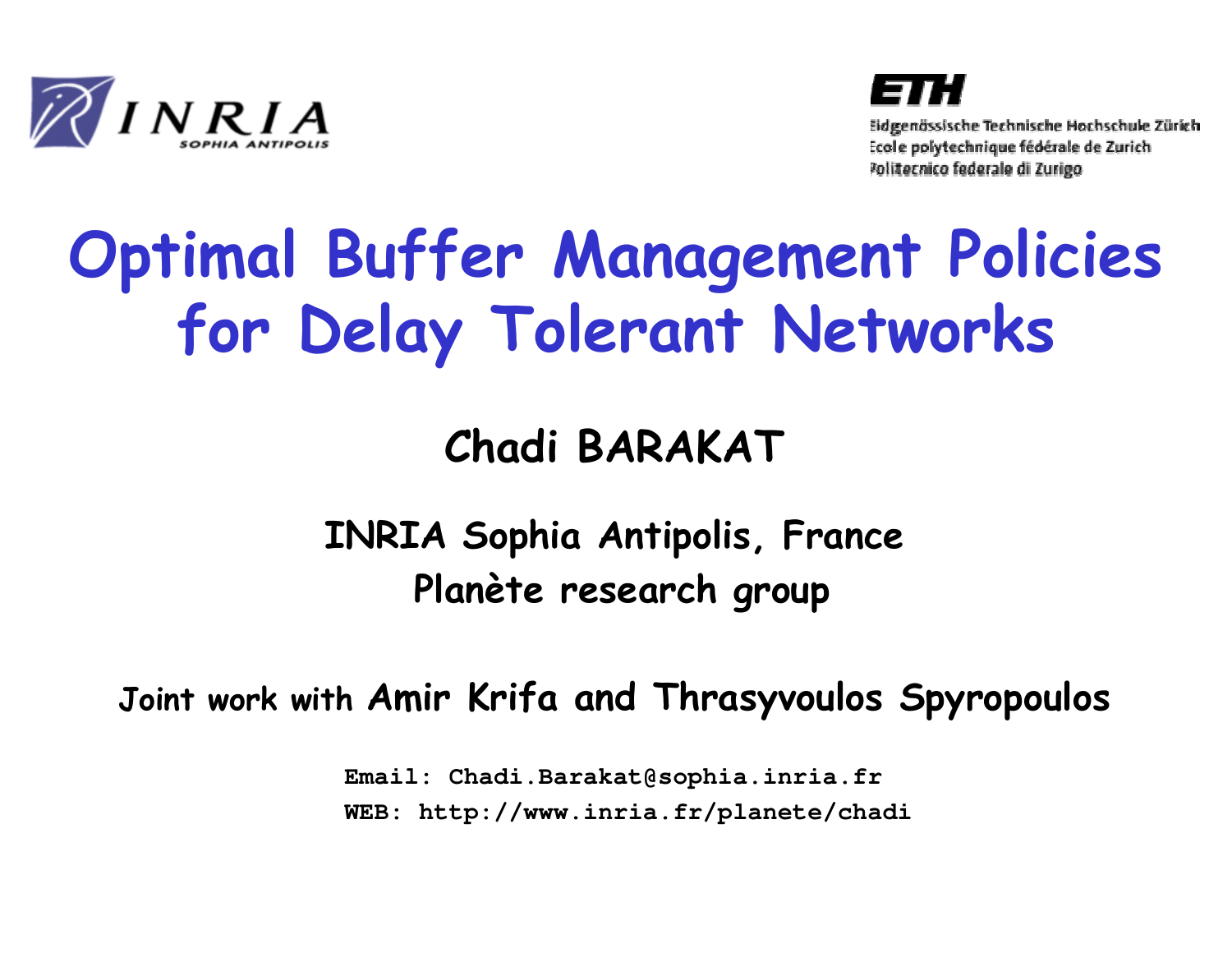# The DTN principle

 $\square$  Rely on nodes' mobility to route through disconnected networks

- Node: human carrying a laptop or PDA, a bus, a car, a satellite, etc
- Nodes carry messages of each other while moving
- Nodes replicate messages to increase the chance of delivery

 DTN routing: important DTN block that decides whether to replicate a message or not.

- An important tradeoff:
	- The more the copies the more the chance
	- But the more the load on the network
- Different propositions: Epidemic, spray and wait, utility-based, etc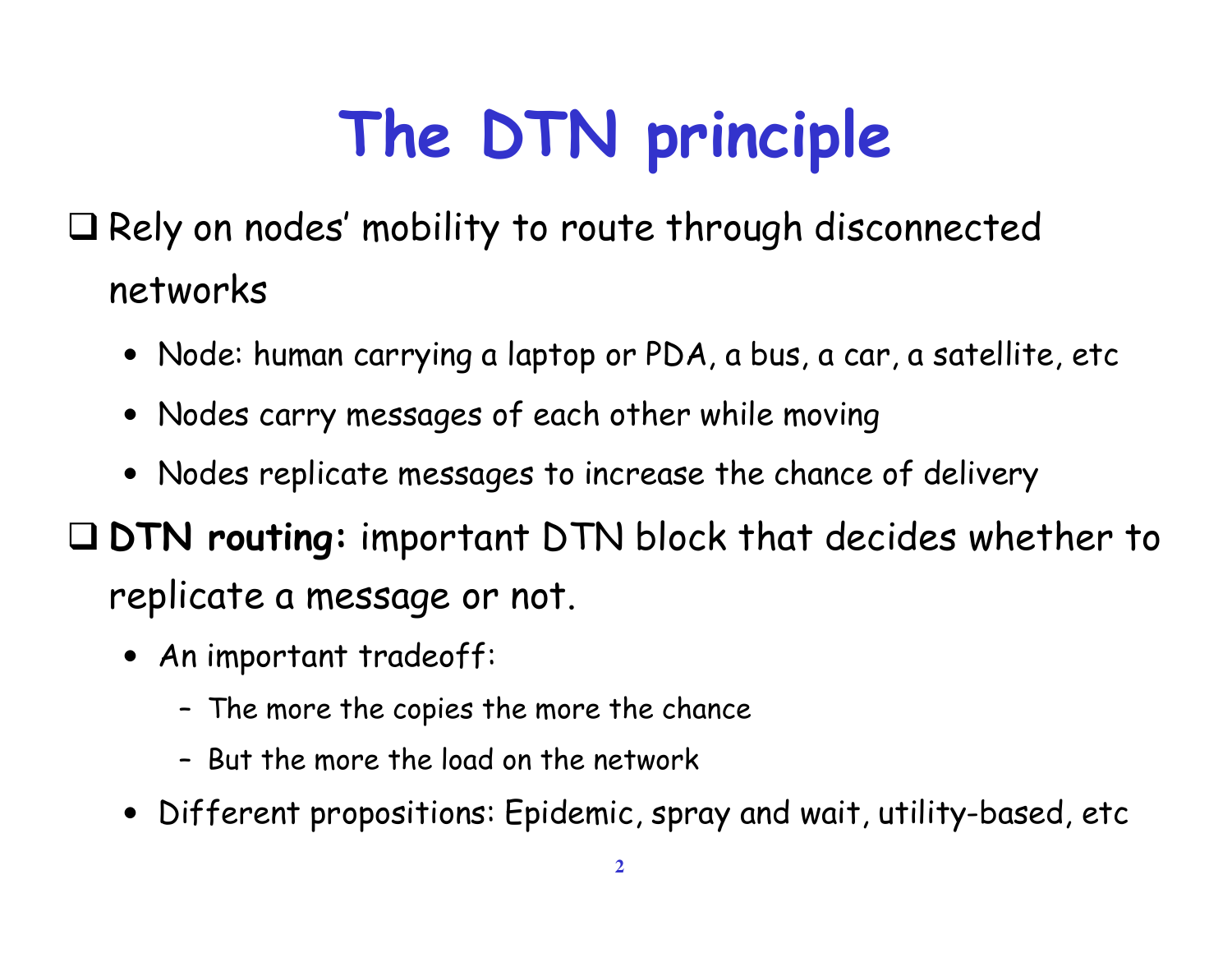### How to Drop Messages in DTNs?Another important block

 $\square$  Routing can limit the number of copies but is not enough  $\dots$ 

- Routing does not check if resources are available before replication
- Nodes' buffers can still overflow due to many messages
- Which message to drop in case of congestion ?
	- Last In ? First In ? Oldest ? Youngest ? Other ?
- An important problem for which there is no clear solution

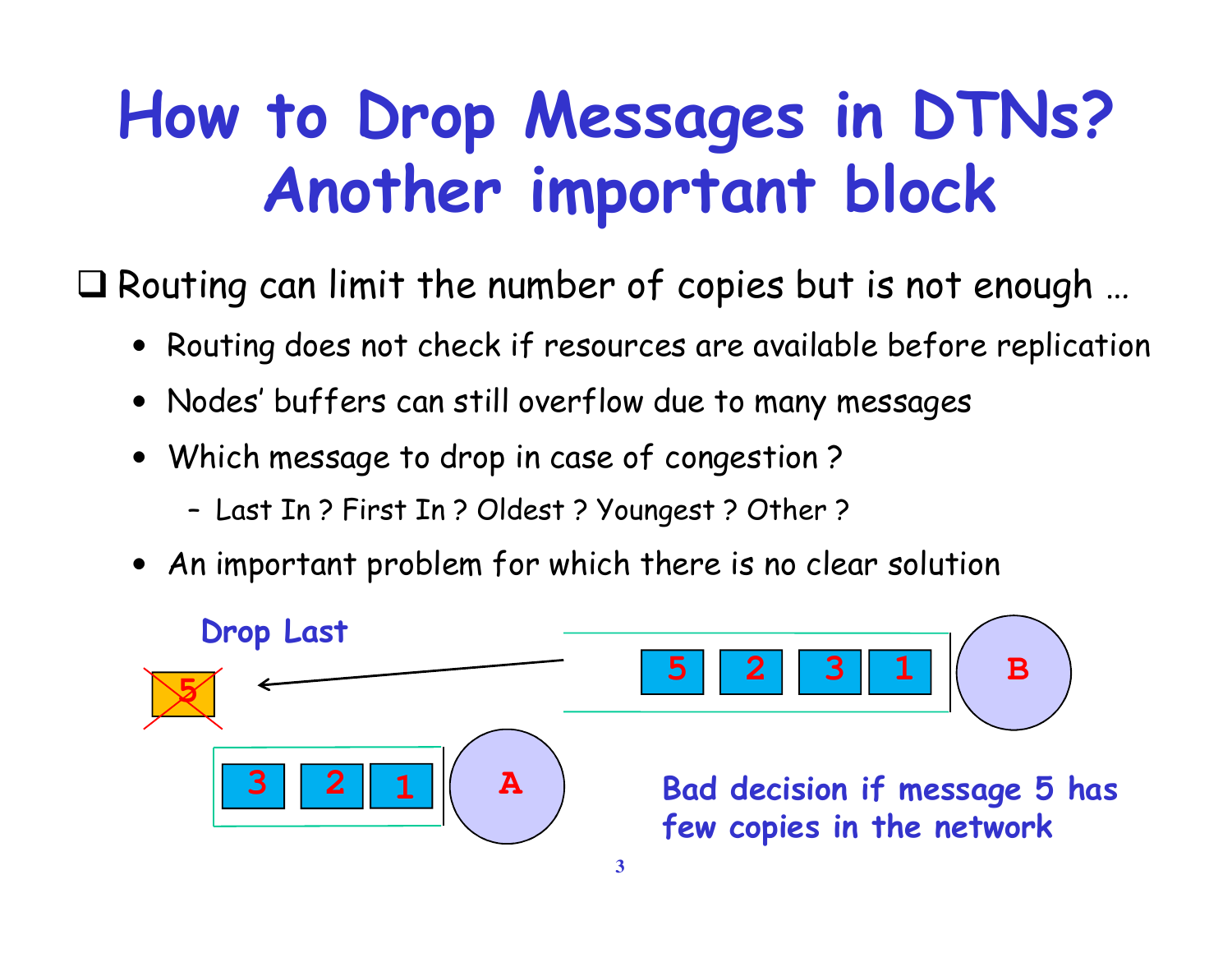### Our main contribution

- $\Box$  An analytical framework to solve the problem in its foundation using the notion of per-message utility
	- The utility can be seen as the marginal loss in some global metric (as the delivery ratio or the delivery delay) when dropping a message
- $\square$  The optimal drop policy is then simple: Drop the message with the lowest utility value.
- $\square$  State of the art:
	- Basic comparisons as Drop Front better than Drop Tail (Zhang et al.)
	- RAPID (Levine et al.) is relevant to our work but is for message scheduling and makes stronger assumptions.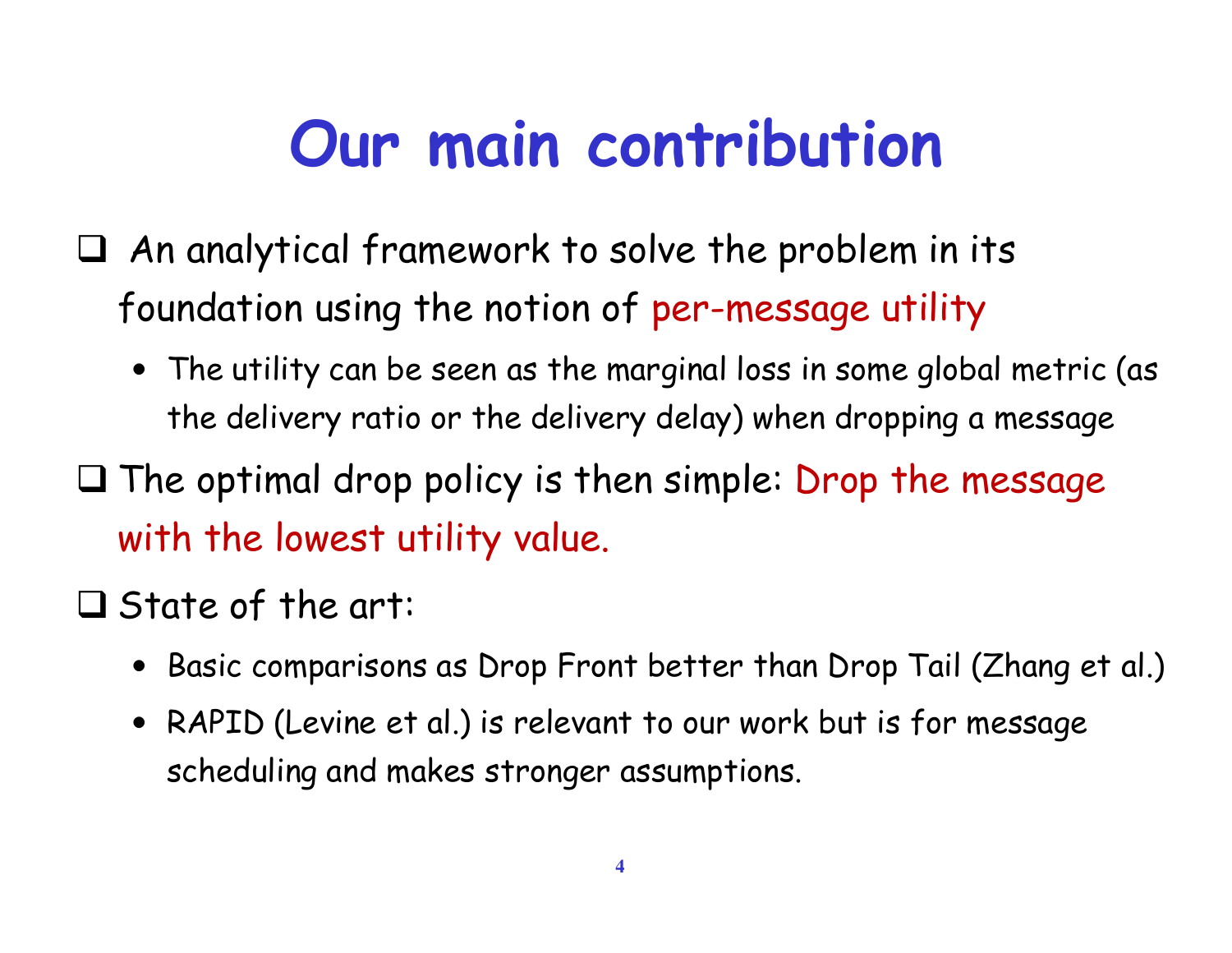# Methodology

- $\square$  Consider point-to-point communications
- $\square$  Suppose first global knowledge about copies
- $\square$  Take a global routing metric as the delay or the delivery rate
- $\square$  Estimate its value at the moment of congestion
	- Decisions are taken separately by the nodes
- $\square$  Find the best message to drop
	- Associate utilities to messages (marginal loss in global performance)
	- Drop the message with the lowest utility value.
- $\square$  Then try to estimate the global knowledge using global information BUT on old messages …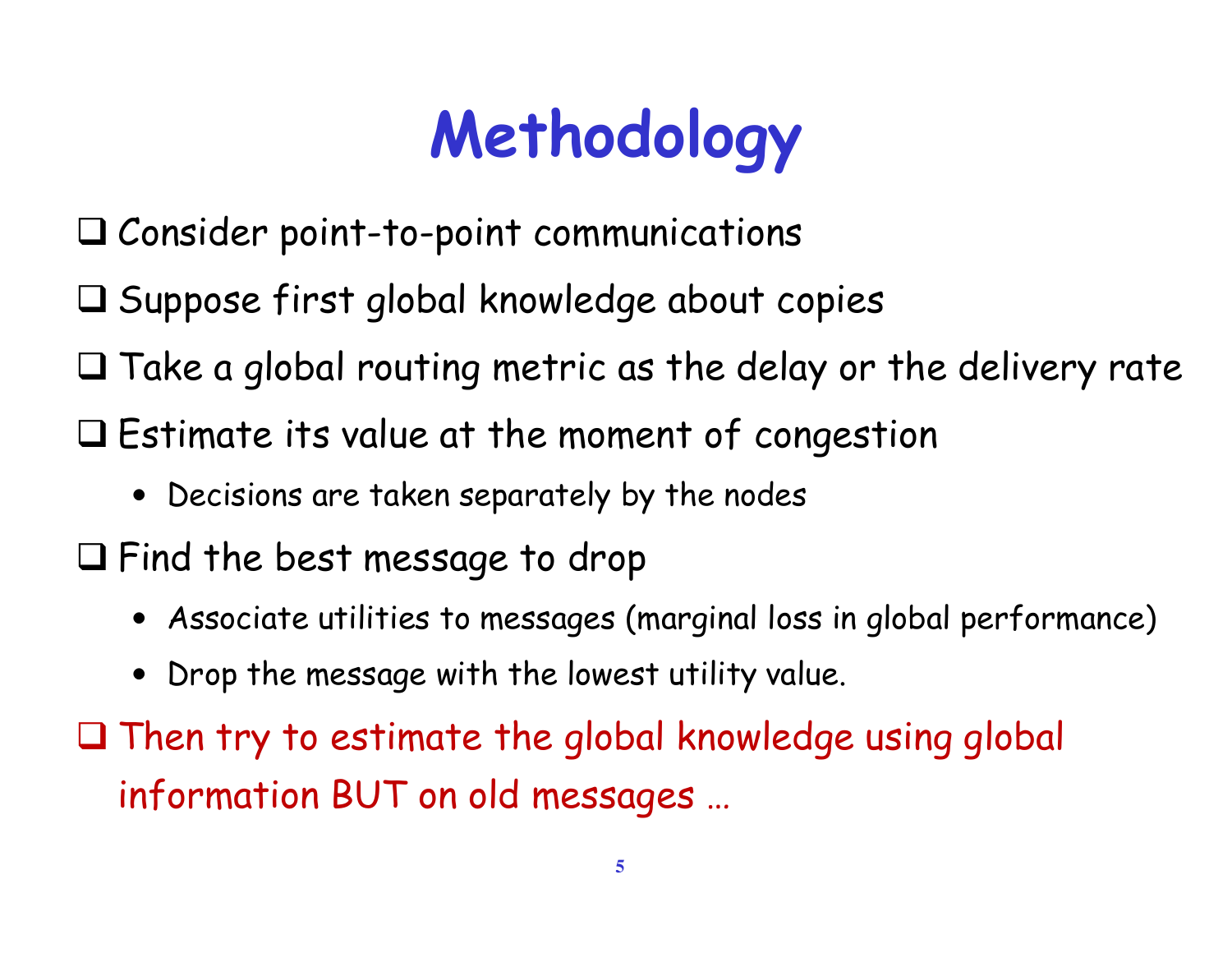### Notations / Assumptions

- $\Box$  n = Number of copies of a message in the network
- $\square$  m = Number of nodes that have seen a message
	- Used to calculate the probability of message being delivered
- $\Box$  L = Number of nodes
- $\square$   $\lambda$  = rate at which nodes meet
	- Inter-meeting time exponentially distributed
- $\Box$  TTL = lifetime of messages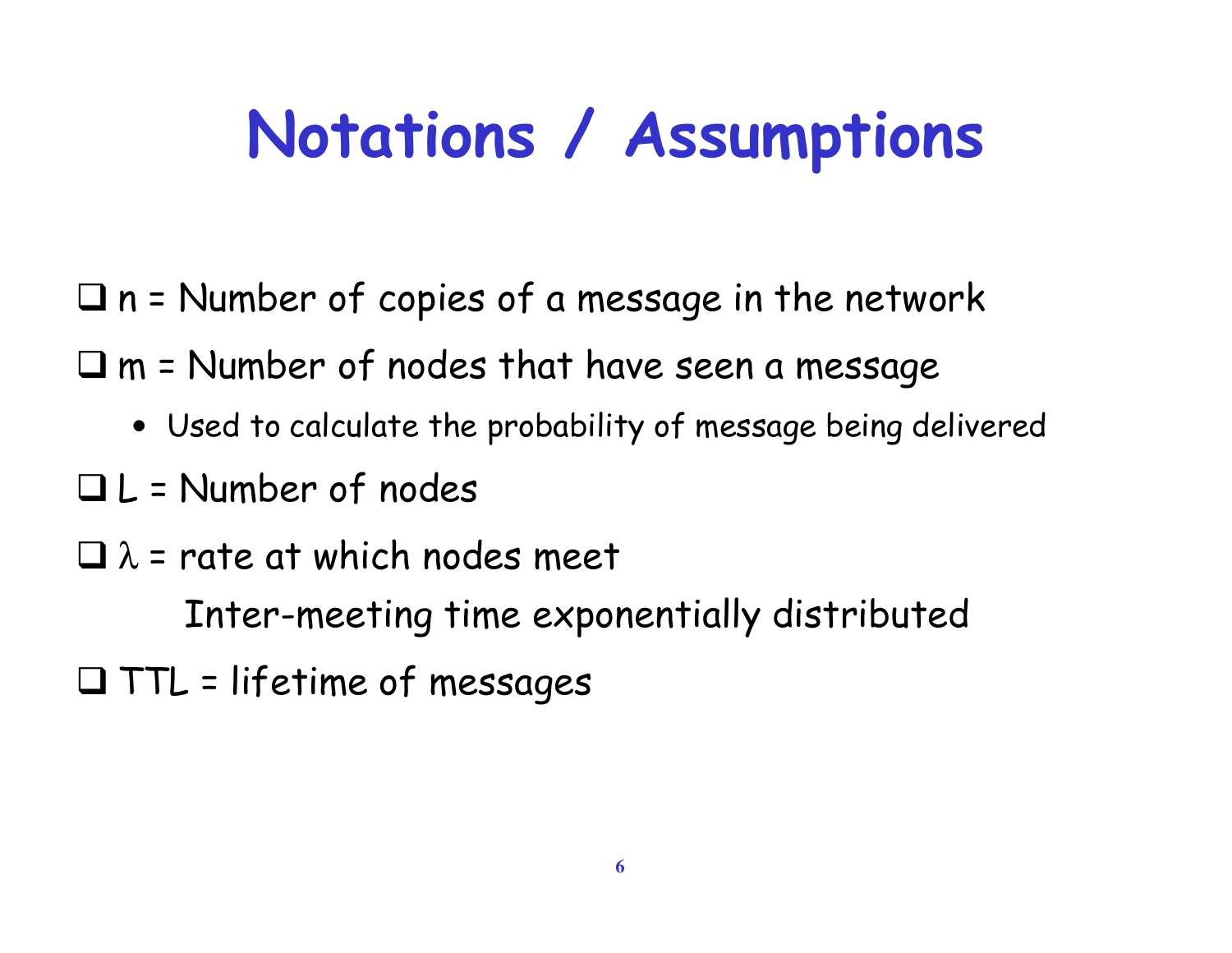### Case of delivery rate

 $\square$  Global delivery rate at the time of congestion is then:

$$
DR = \sum_{all - messages} Pr(message - delivered)
$$

$$
Pr(message-delivered) = \frac{m}{L-1} + \left(1 - \frac{m}{L-1}\right) * \left(1 - \exp\left(-\lambda nR\right)\right)
$$

 $\square$  We differentiate DR w.r.t the number of copies to find the best message to drop. It is the one minimizing this value:

$$
\left(1-\frac{m}{L-1}\right)\lambda R.\exp(-\lambda n.R)
$$

l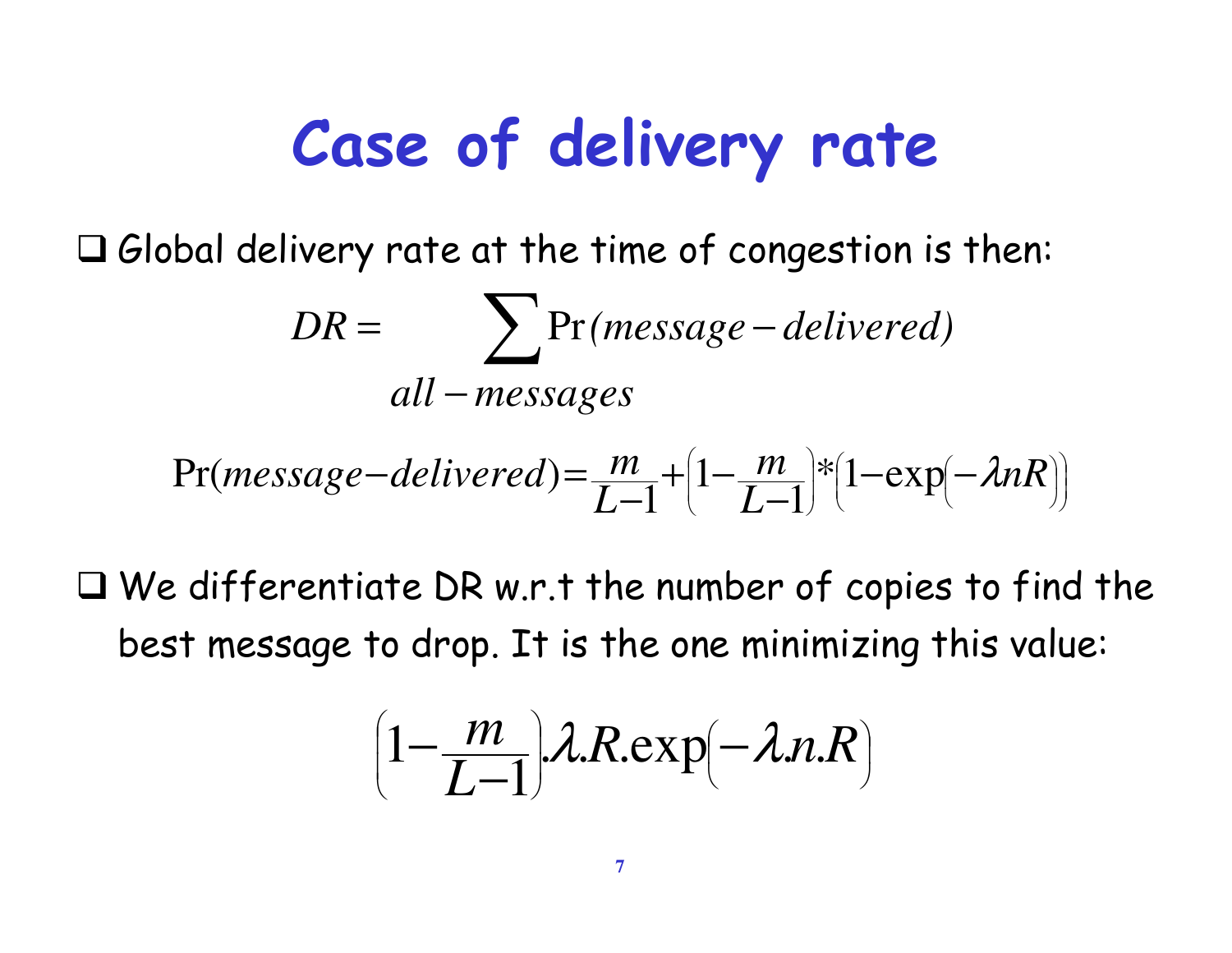### Per-message utility relative to the delivery rate

$$
\left(1-\frac{m}{L-1}\right)\lambda R.\exp(-\lambda n.R)
$$

This is a function of global information on a message. Models its utility (its importance) w.r.t. the global delivery rate.

We call it per-message utility relative to the delivery rate.

The resulting policy is called GBD (Global knowledge based drop policy)

Global information to be estimated later.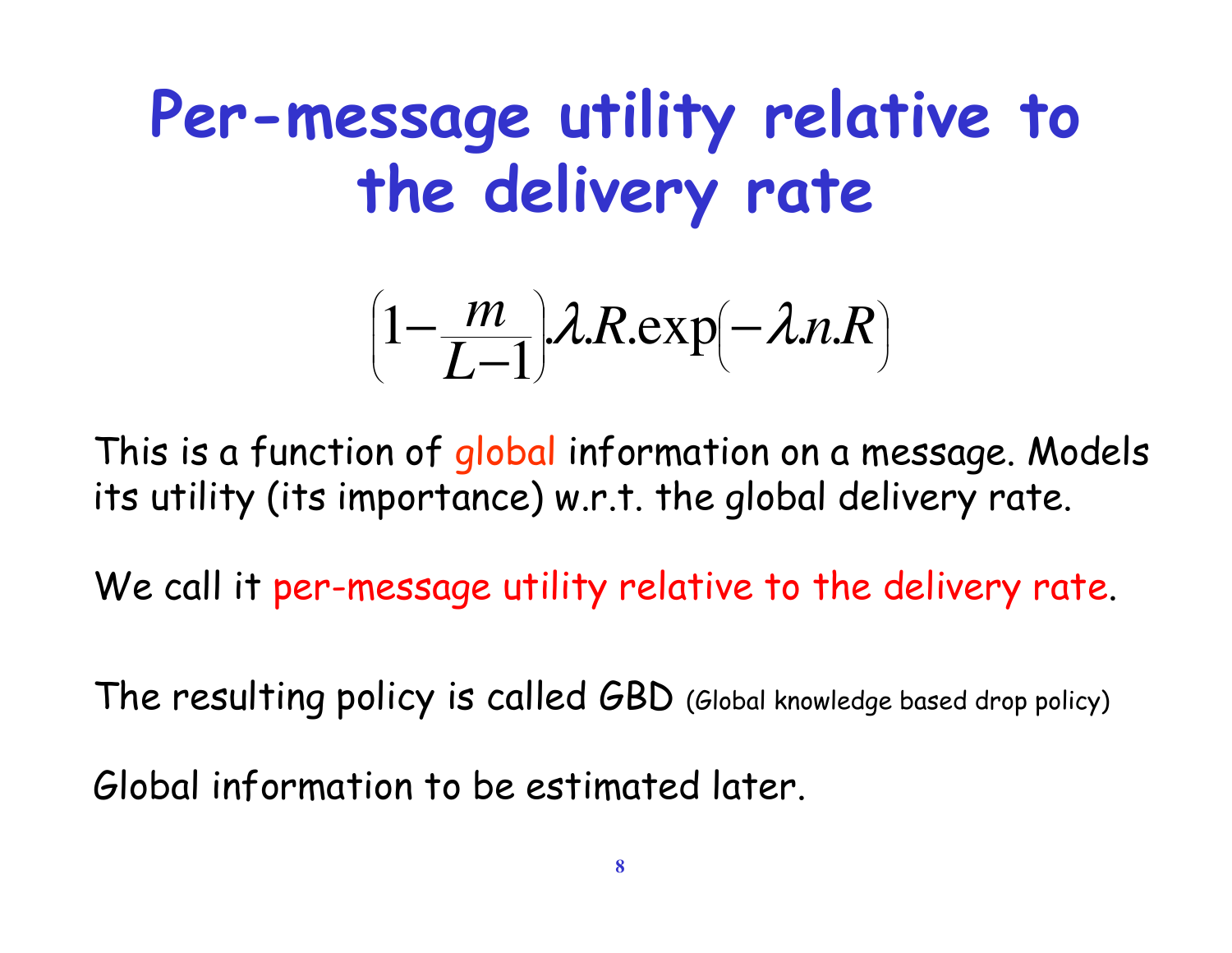# Case of delivery delay

In the same way, one can find the per-message utility relative to the global delivery delay:

$$
\frac{1}{n^2\lambda} * \left(1 - \frac{m}{L-1}\right)
$$

Again function of global information on a message.

Not easy to relate our utility-based optimal policies to simple ones as Drop Tail and Drop Front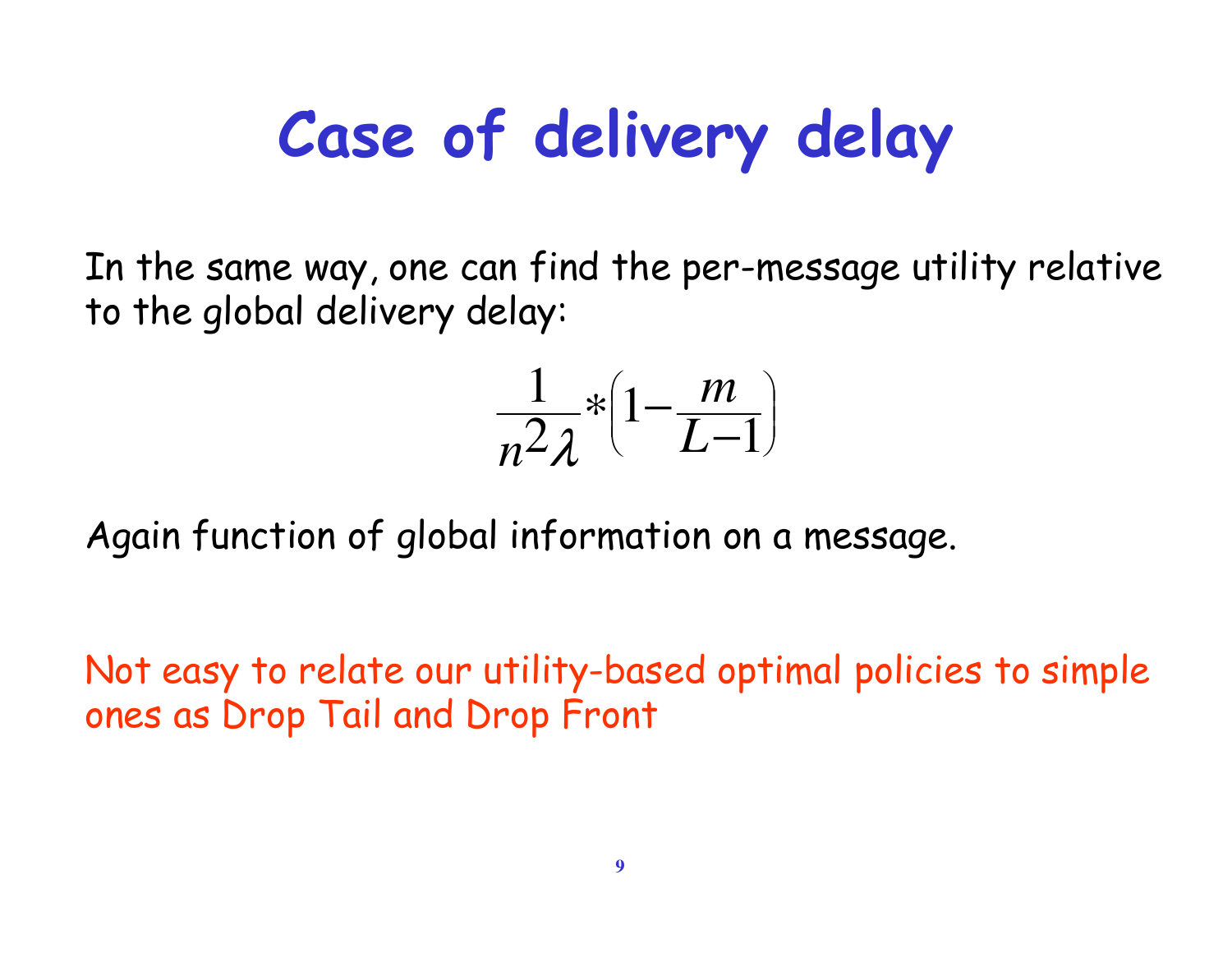### Distributed version:How to calculate n and m ?

 $\Box$  n = number of copies of a message

<sup>m</sup> <sup>=</sup> number of nodes that have seen the message.

- $\square$  One option is to use the value obtained by flooding, but this is not efficient because the info arrives too late.
- $\square$  Our solution:
	- Flood global information BUT on old messages.
	- All nodes have the same information after some time.
	- Estimate n and m from what has happened to old messages at the same elapsed time.
	- Of course under some stationarity and ergodicity conditions.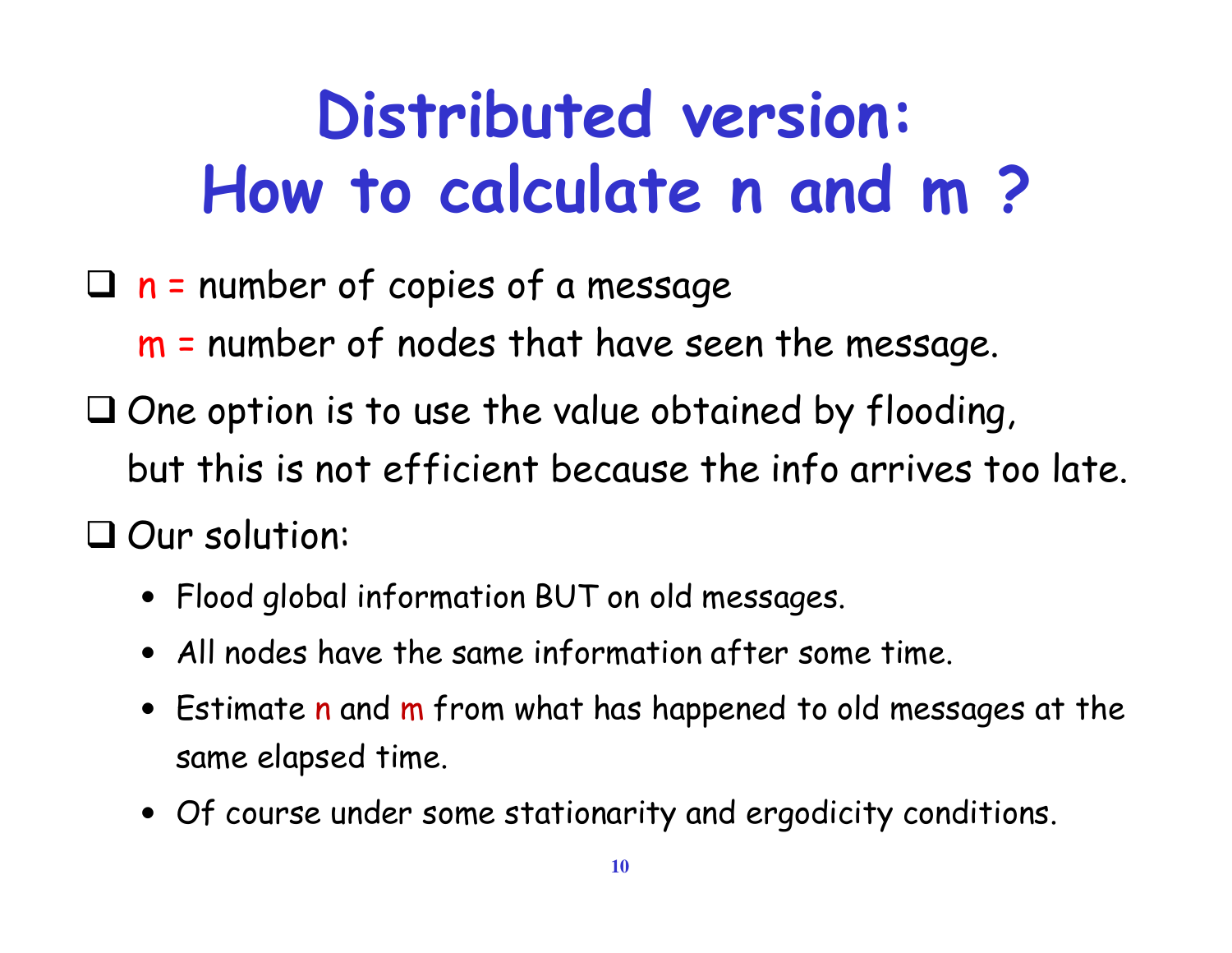# Distributed version (ctd)

- $\square$  Suppose  $\:$  m and n follow two random variables M and N.  $\square$  We look for estimators that preserve global network performance:
	- Same average delivery delay and same average delivery rate

Take for example the delivery rate. This translates to:real delivery rate = estimated delivery rate

J  $\bigg)$  $\setminus$  $\bigg($ l  $\int$  $\bigg)$ l  $\setminus$  $\bigg($ l l  $\bigg)$  $\bigg)$ l ļ l l  $\setminus$  $\bigg($ I l  $\overline{\phantom{a}}$  $\lceil$ L  $\sqrt{\phantom{a}}$ J  $\bigg)$  $\setminus$  $\bigg($ l  $\int$  $\bigg)$ ֖֖֖֖֖֖ׅׅ֪֪֪֪֦֖֚֚֚֚֚֚֚֚֚֚֚֚֚֚֚֚֬֝֝֝֬֝֬֝֬֝֬֝֬֝֓  $\setminus$  $\bigg($ I I  $\int$  $\bigg)$ ľ ֖֖֖֪ׅ֪֪ׅ֪ׅ֪֪֪֪ׅ֚֚֚֚֚֚֚֚֚֚֚֚֚֬֝֝֝֝֝֝֬֝֬֝֝֬֝֬֝  $\setminus$  $\left(1 - \frac{M(T)}{N(T)}\right) * \left(1 - \exp(-\lambda N(T)R)\right)\right| = \hat{m}(T) + \left(1 - \hat{m}(T)\right) *$ −−1 | \ +−−1 + ∗= −+ $\overline{-1}$ <sup>-</sup> $\left| \begin{matrix} 1 & \overline{L-1} \end{matrix} \right|$   $\left| \begin{matrix} 1 & \cos(\mu) & \cos(\mu) \\ \cos(\mu) & \cos(\mu) & \cos(\mu) \end{matrix} \right|$ *nTR* $L-1$  |  $\left($   $\frac{1}{L}$   $\frac{1}{L}$   $\frac{1}{L}$   $\frac{1}{L}$   $\frac{1}{L}$ *mTL*-1 | *L mT* $i$  )]  $\boxed{L}$ *NTR* $L-1$  |  $\left($   $\frac{1}{2}$   $\frac{1}{2}$   $\frac{1}{2}$   $\frac{1}{2}$   $\frac{1}{2}$   $\frac{1}{2}$   $\frac{1}{2}$ *MTL*-1 | *L*-*MT* $E\left| \frac{M}{I}\right|$  $1 - \exp(-\lambda \hat{n})$  $\frac{1}{1}$  \*  $\left(1-\exp(-\lambda \hat{n}(T))\right)$ ˆ $1-\frac{\hat{m}(T)}{T}$  $1$   $\vert$ ˆ $\left|\frac{f}{1}\right| * \left(1 - \exp\left(-\lambda N(T)R_i\right)\right) = \frac{\hat{m}(T)}{L-1}$  $1-\frac{M(T)}{T}$ 1 |  $\frac{(T)}{T} + \left(1 - \frac{M(T)}{T}\right) * \left(1 - \exp(-\lambda)\right)$  $\lambda i$ 

Then solve this equation for the estimators of <mark>m</mark> and <mark>n</mark>

• Estimator of m is taken equal to its average value.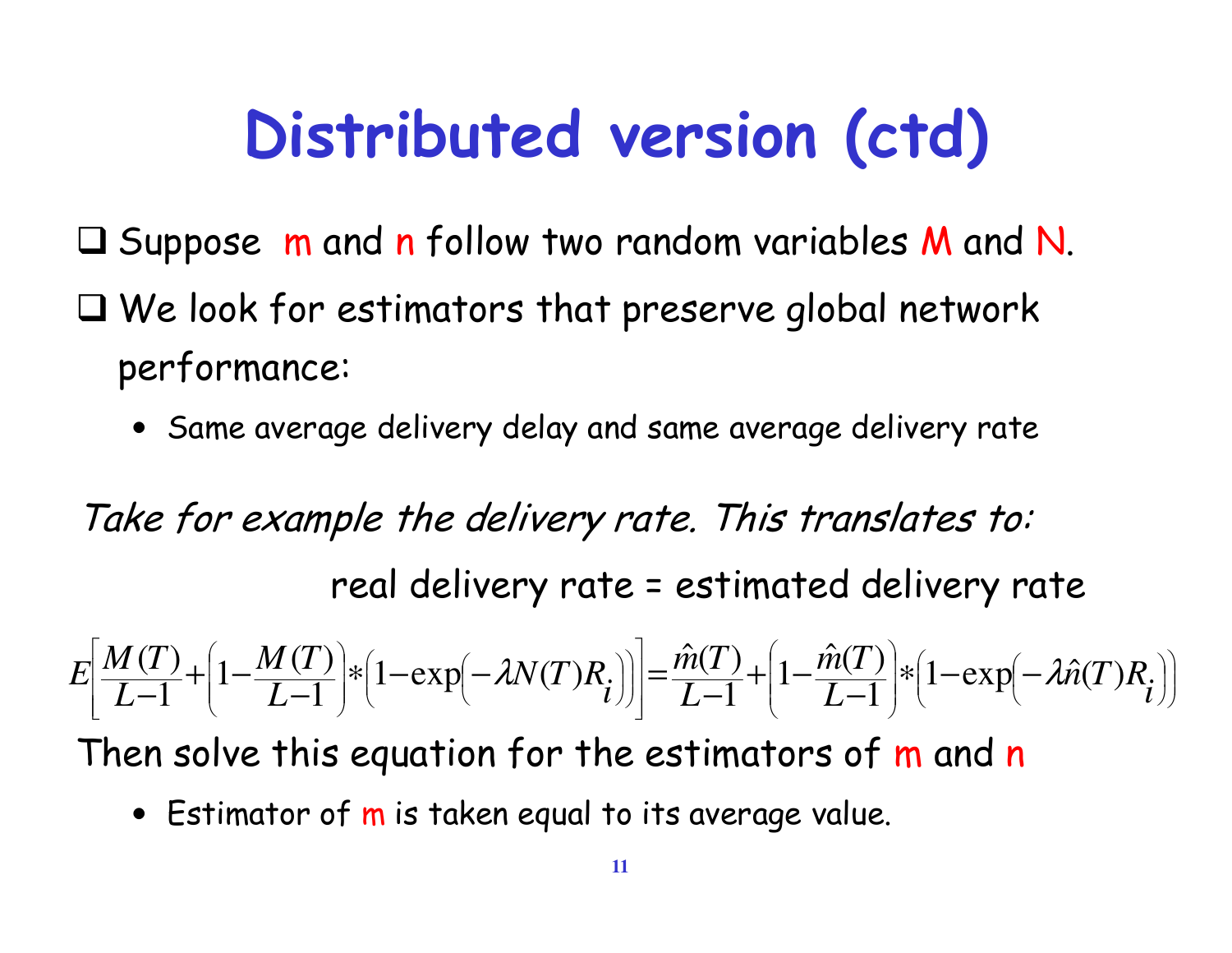### Distributed version:Message utility expressions

By plugging the estimators in utility expressions, we get:

For the delivery rate: 
$$
\lambda RE\left[\left(1-\frac{M}{L-1}\right)*\exp(-\lambda RN)\right]
$$
  
For the delivery delay: 
$$
\frac{E\left[\frac{L-1-M}{N}\right]^2}{\lambda*(L-1)*(L-1-\overline{m})}
$$

Expectation calculated by summing over old inessages.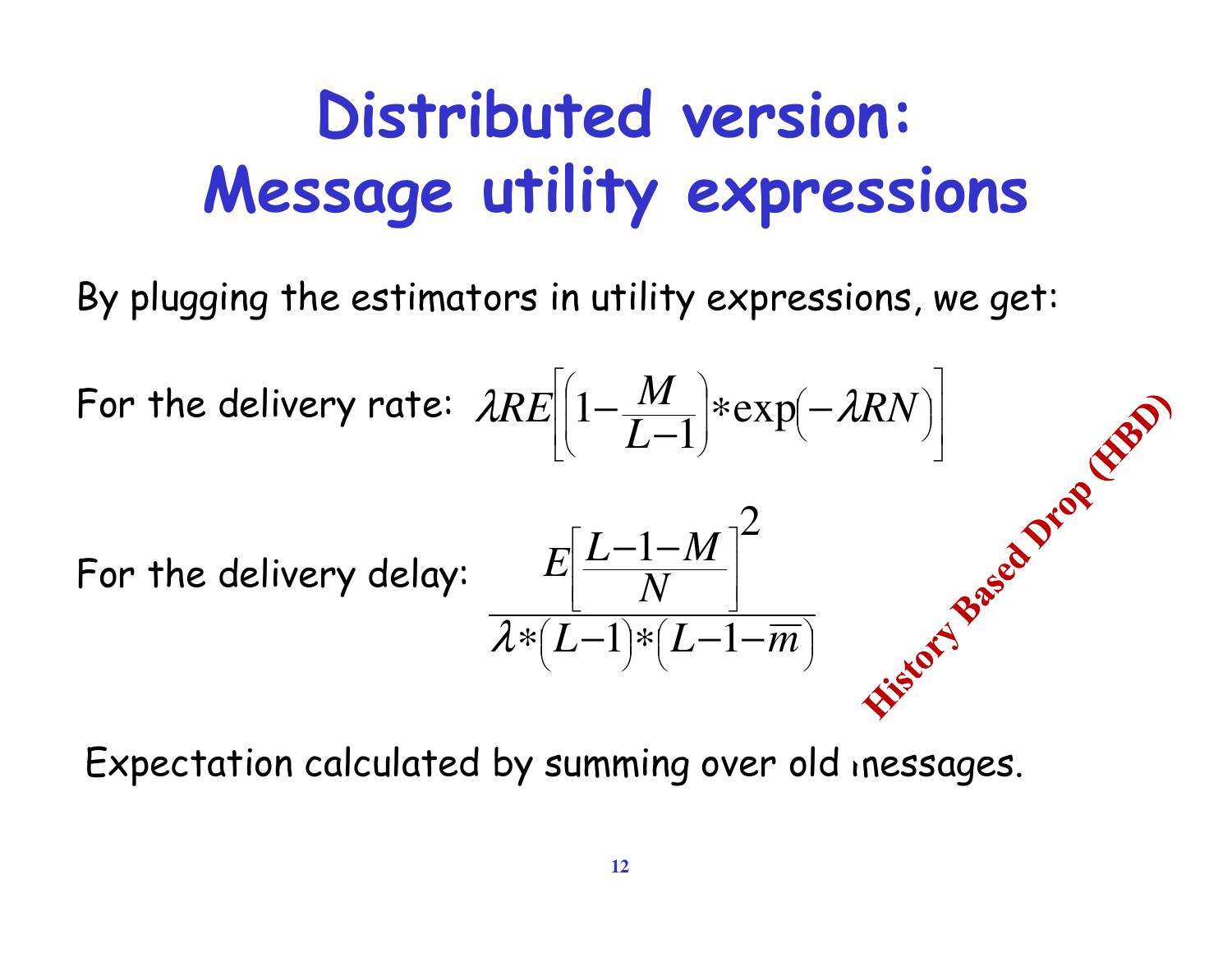### Experimental results: Setup

| <b>Mobility model</b>                 | <b>Random Waypoint</b> | Traces du projet<br><b>ZebraNet</b> | Traces du projet<br><b>Cabspotting</b> |
|---------------------------------------|------------------------|-------------------------------------|----------------------------------------|
| <b>Simulation</b><br>duration (s):    | 5000                   | 5000                                | 36000                                  |
| <b>Simulated</b><br>Surface $(m^2)$ : | 1000*1000              | 1500*1500                           |                                        |
| <b>Number of nodes:</b>               | 30                     | 40                                  | 40                                     |
| <b>Average speed</b><br>(Km/h):       | 6                      |                                     |                                        |
| $TTL(s)$ :                            | 650                    | 650                                 | 7200                                   |
| <b>Intervalle CBR (s):</b>            | 200                    | 200                                 | 2100                                   |

**DTN architecture added to the ns-2 simulator**

 **MAC = 802.11b, range=100m, CBR sources, message size = 1Kbytesrandom sources and destinations**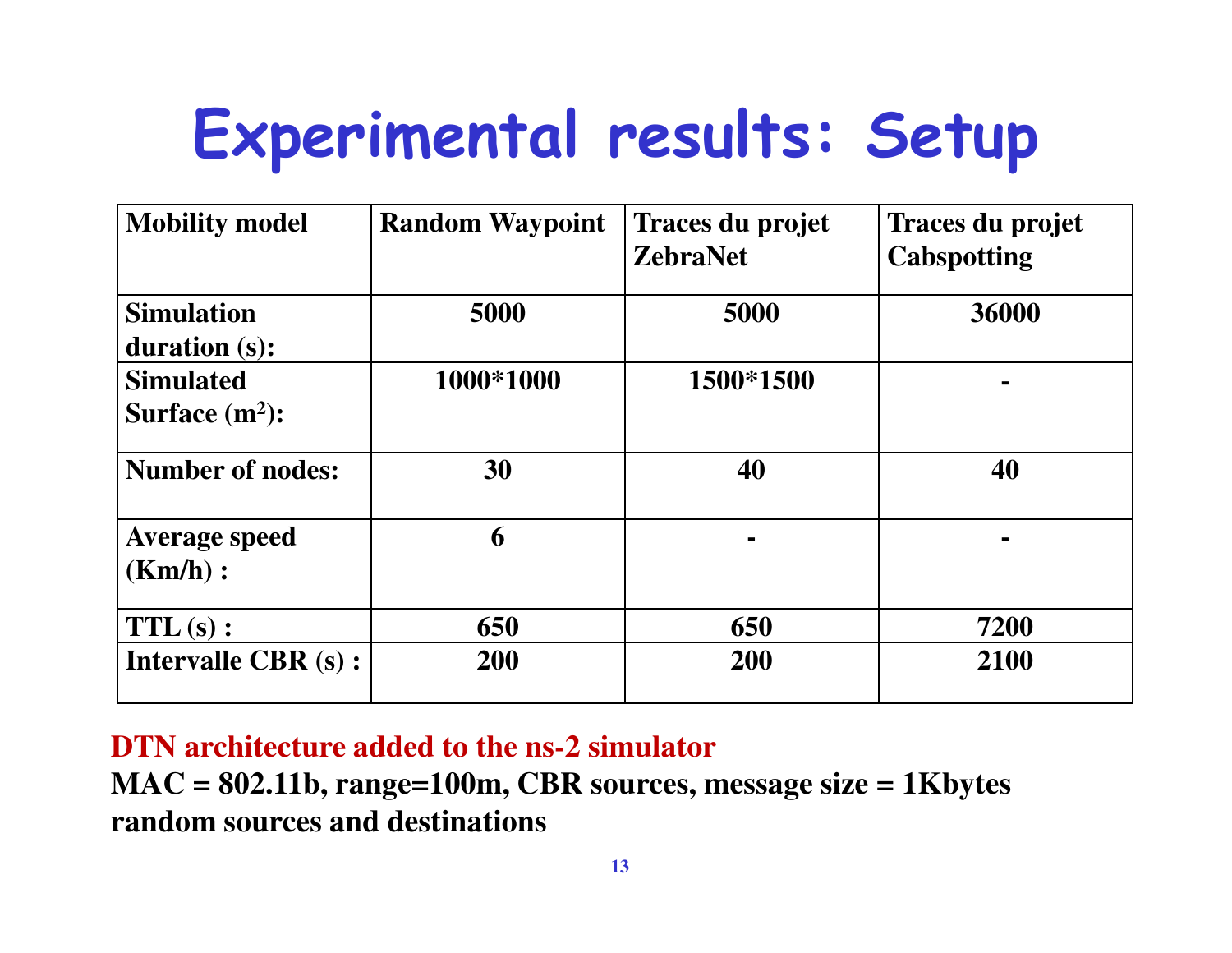### Global Delivery Rate

### **Random Way Point**

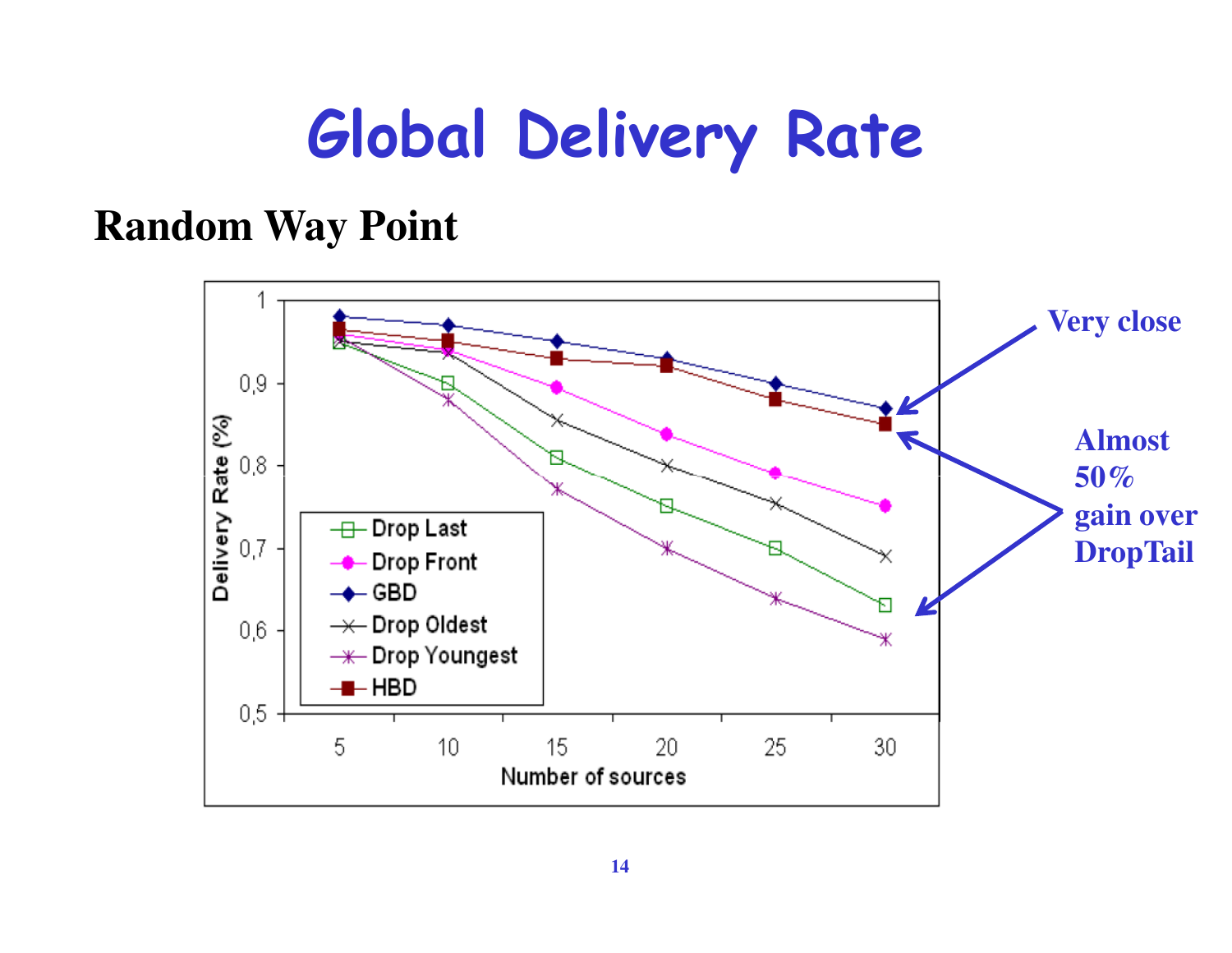### Message Delivery Rate

### **Real Traces**

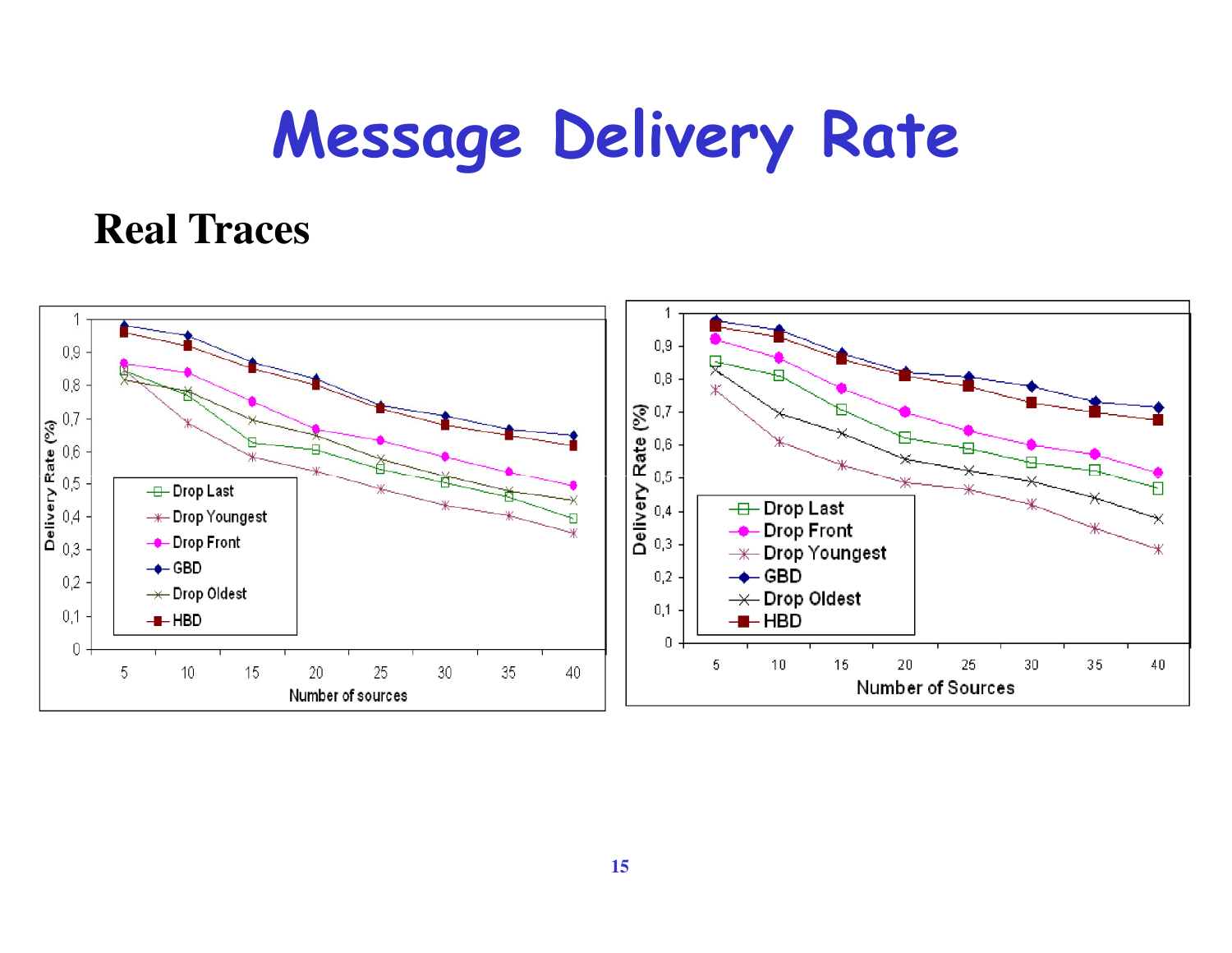### Global Delivery Delay

### **Random Way Point**

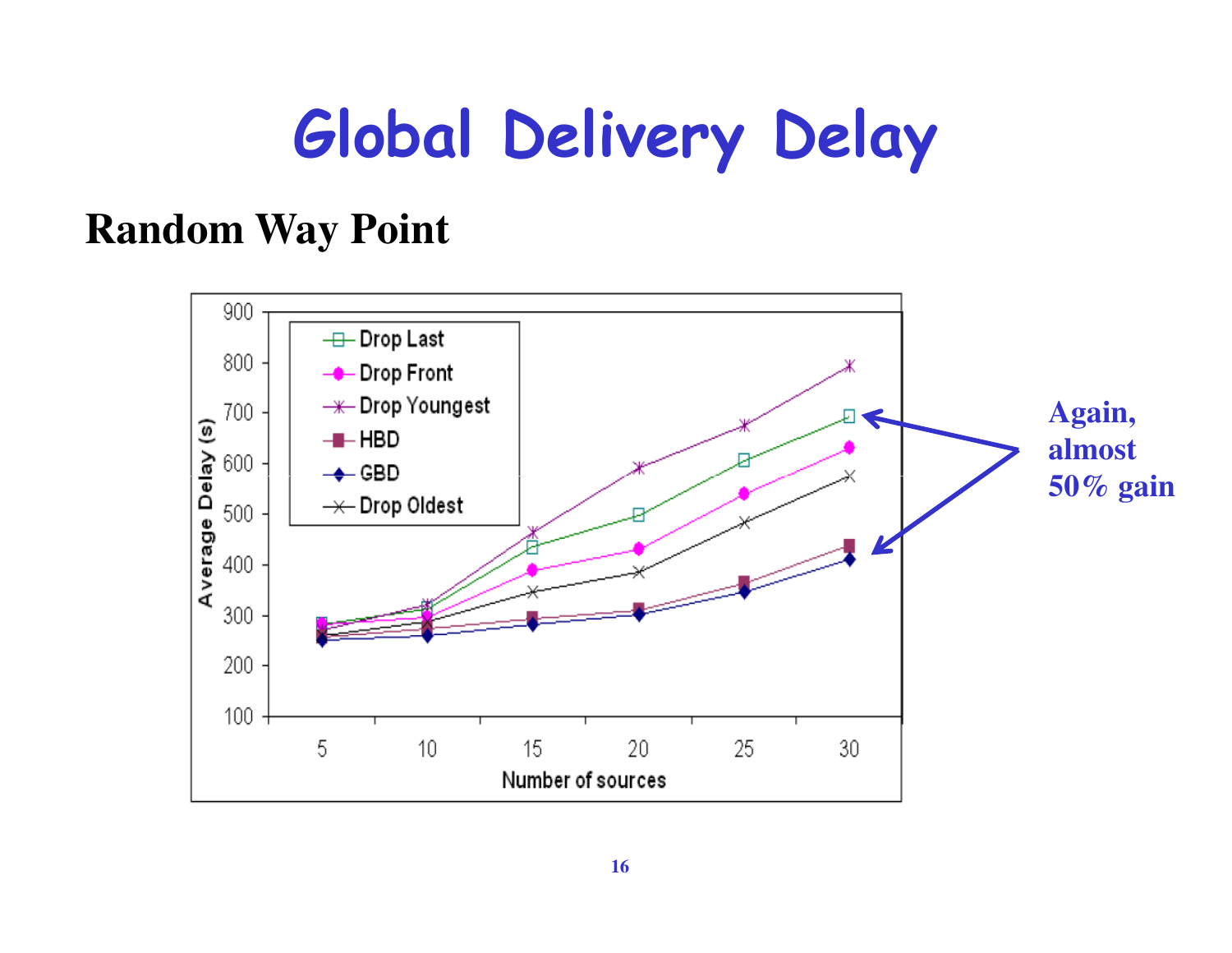### Flooding vs. History

### **Random Way Point**

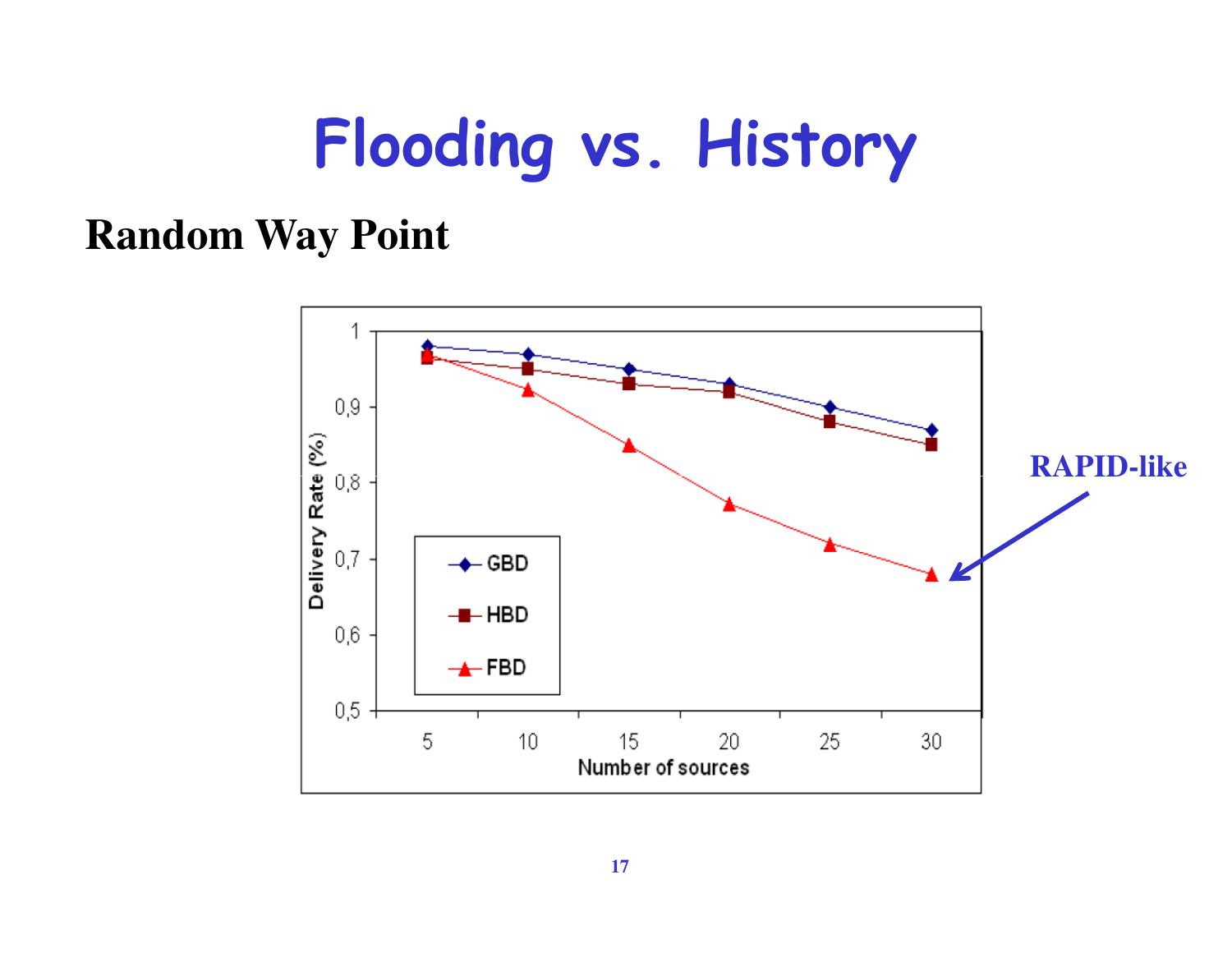### Conclusions

- $\square$  Analytical framework for optimal message drop in DTNs
- $\square$  Two policies for the cases of delivery rate and delivery delay
- $\square$  A distributed version that WORK
- $\square$  Validation with a synthetic mobility model and real traces
- $\square$  Many issues still open e.g., find more global metrics and account for factors as the non stationary of the scenario, the variability of the number of nodes etc.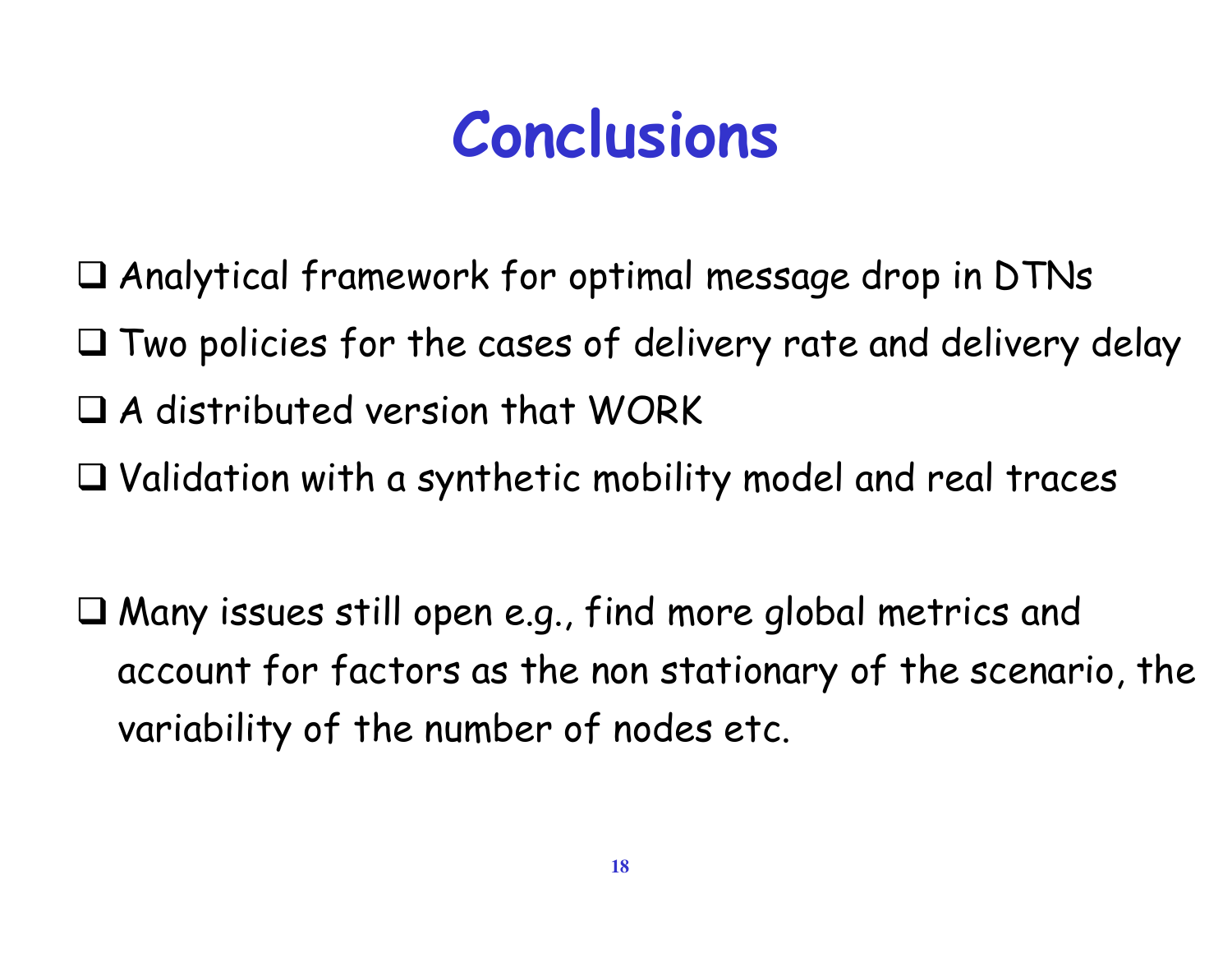### Thanks for your attendance !

**http://www.inria.fr/planete/chadi**

**Chadi BARAKAT**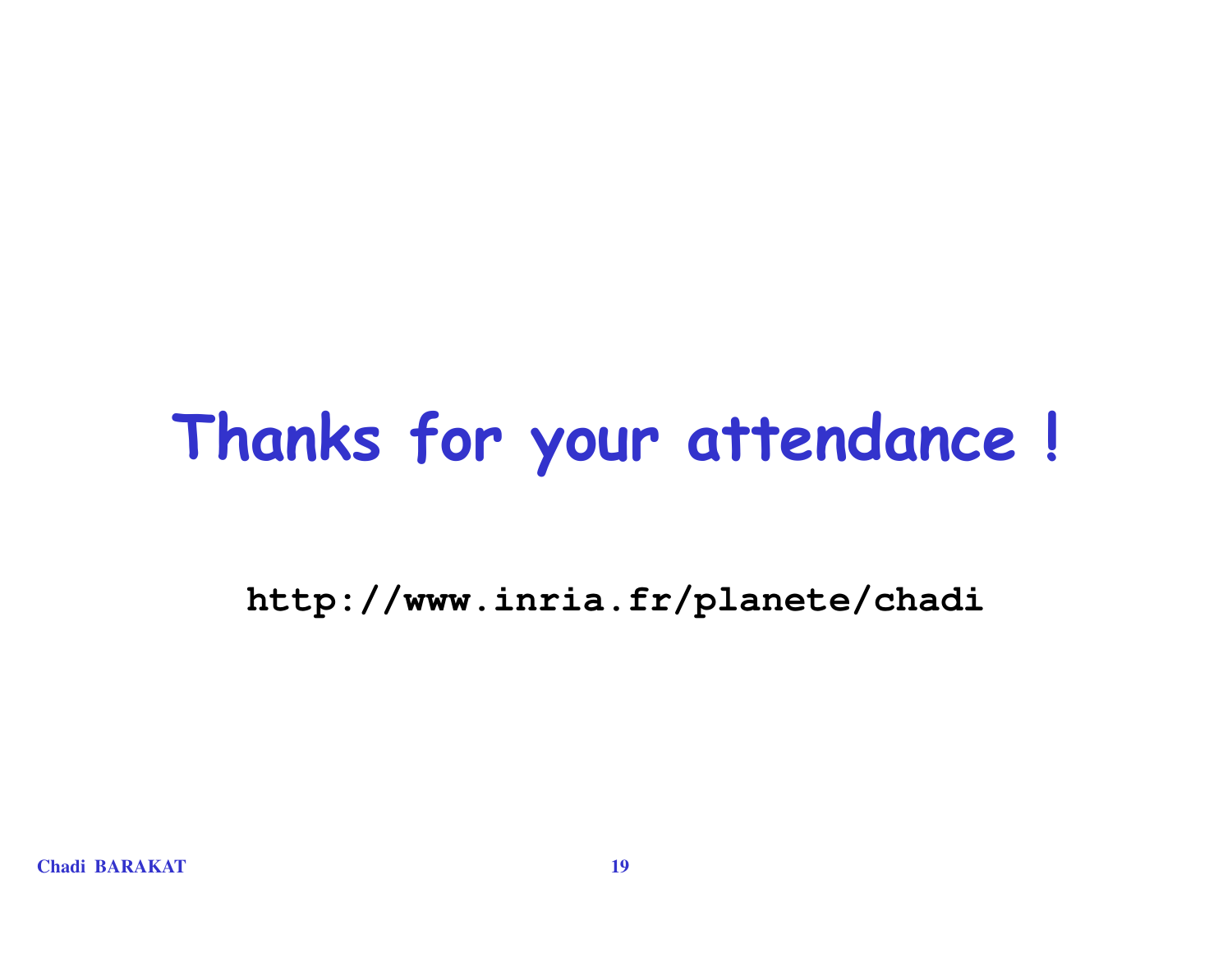### Utility values convergence

**Small messages of 1Kbytes each (Random Way Point) (for elapsed time T = 100s)**



**Message Utility for delivery rate Message Utility for delivery delay**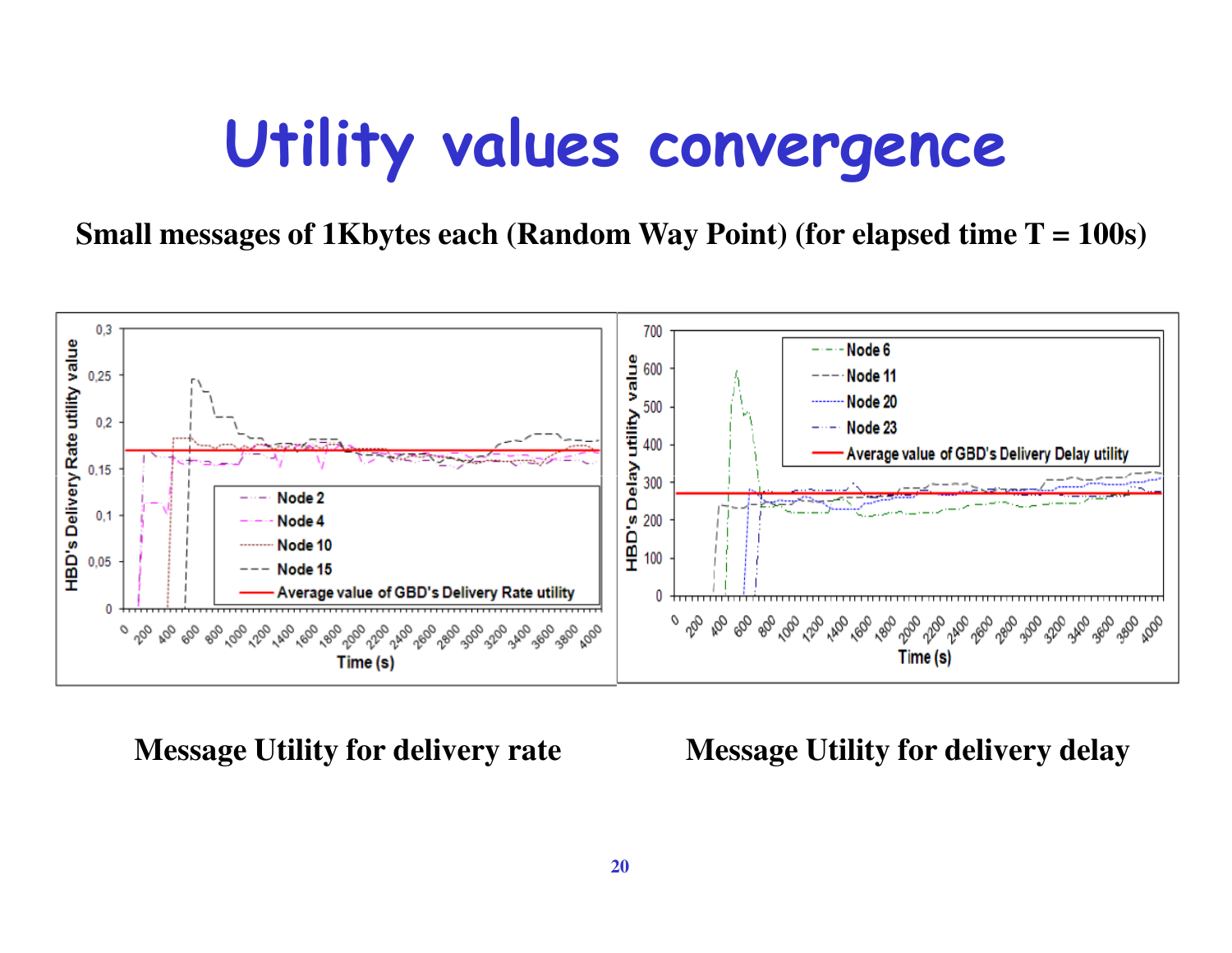### Bandwith limitation: Delivery

**Large messages of 85 Kbytes each (Taxi trace)**



**Limited Buffer Construction Construction Construction Construction Construction Construction Construction Construction Construction Construction Construction Construction Construction Construction Construction Constructio**